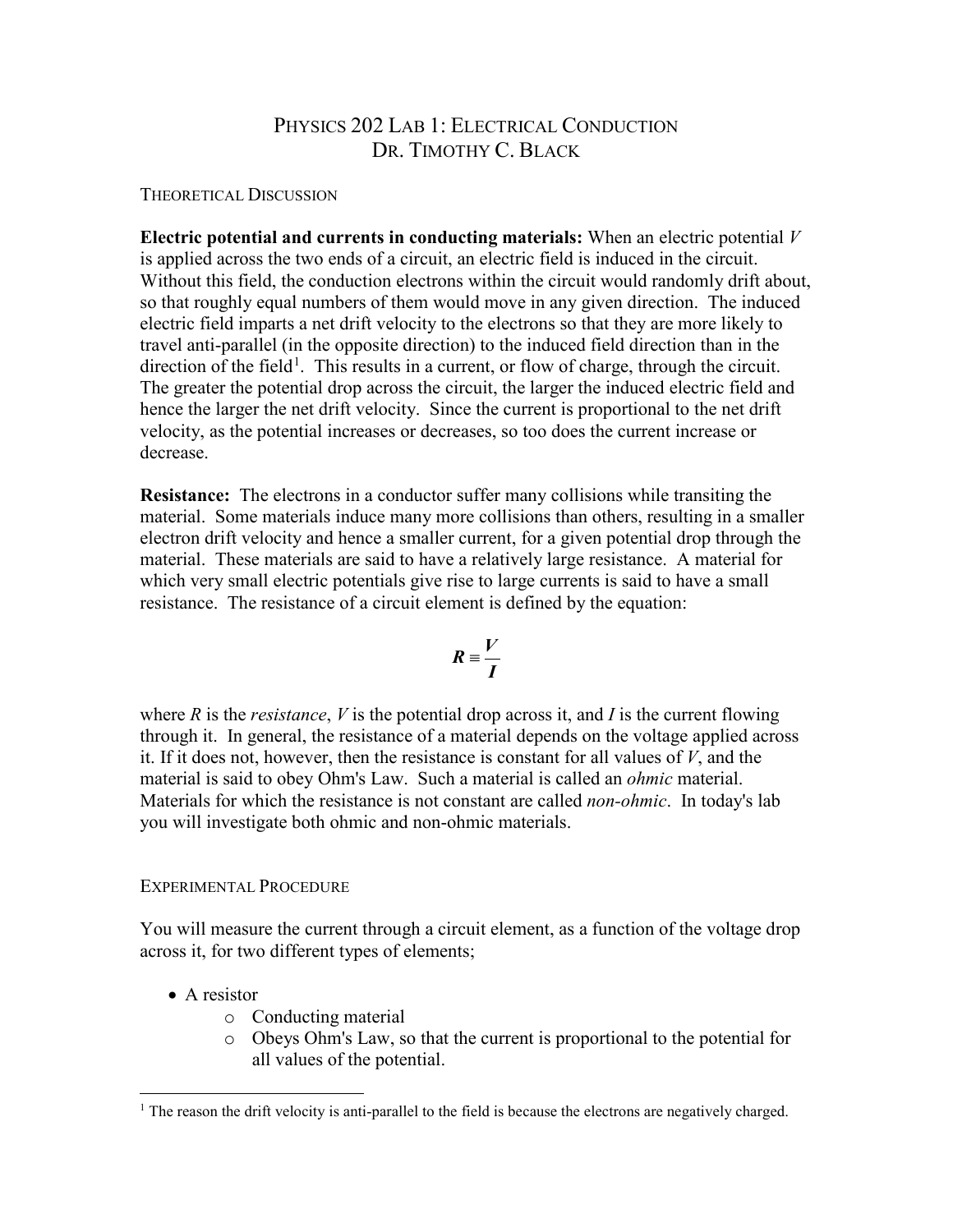- A diode
	- o Semi-conducting material
	- o Does not obey Ohm's Law, so that the relationship between current and potential is non-linear.
	- $\circ$  Only conducts in one direction<sup>[2](#page-1-0)</sup>.

# **1. The resistor**

a. Set up your circuit as shown in Figure 1 for the resistive circuit element. Use a 390  $\Omega$  resistor.



### **Fig. 1: Resistor Experimental Circuit Diagram**

- b. Vary the applied voltage between 2.0 and 10.0 V in 2.0 V steps. At each step, record the potential *V* and the current *I*.
- c. Plot *I* vs. *V*. Note that this means that *I* is on the *y*-axis and *V* is on the *x*axis.
- d. Find the slope of this graph and use it to determine the resistance of the resistor *R*. Make sure you understand the mathematical relationship between the slope and *R*graph.
- e. Measure the resistance *R*<sub>meter</sub> of the resistor using an Ohmeter.
- f. Calculate the fractional discrepancy between the two values of *R* found in the previous two steps above. Note that we expect them to be very close to one another.

## **2. The diode**

a. Set up your circuit as shown in Figure 2 for the diode circuit element.

<span id="page-1-0"></span><sup>&</sup>lt;sup>2</sup> Since a diode only conducts in one direction, for one of the cases in the procedure below, we expect that the current through the diode will be zero *no matter* what potential is placed across it.